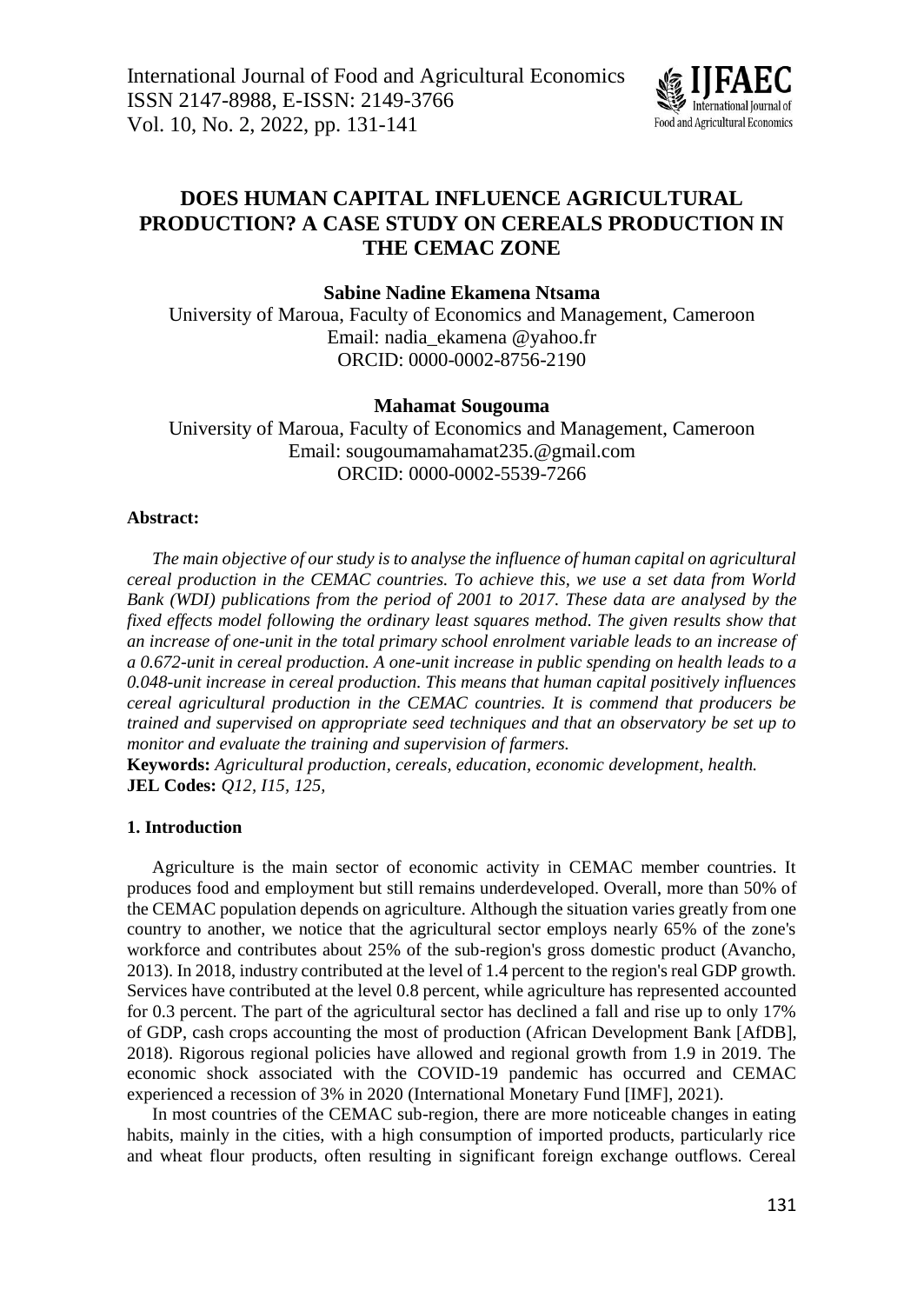production in Central African countries is for great importance to facing food insecurity. In Cameroon, for example, a maize count culture that's levels of production is one of the most noticeable (Tchuenga & Saha, 2017). The debate on the development of agriculture in order to eradicate hunger is not new. The 2008 edition of the World Bank's report on "Agriculture for Development" had a particular resonance. Its publication in October 2007 was just before the "food riots". This highlighted the importance and urgency of food issues. This report reflects a shift in the way this institution and many actors and economists view the importance of agricultural development in strategies and policies to fight against hunger (World Bank, 2007).

Recognising the importance of the agricultural sector, States members have adopted common agricultural policies with particular attention to the role of human capital, especially in rural areas. CEMAC's common agricultural strategy is therefore a part of a broad process of common economic policy whose role is to "promote the constitution of a community market of state member, in particular by coordinating sectoral policies and harmonising existing regulations in order to achieve a progressive economic integration of the region's economies" (Avancho, 2013). According to the AfDB (2018), increased commodity exports and agricultural production supported public investment in infrastructure, contributing to improved the economic growth in 2018. The economic development of African countries is therefore based on agriculture. It mobilises an impressive workforce and generates a lot of income to farmers. But agricultural practice still remains traditional and is not adapting quickly to modernisation to respond effectively on needs which increase more and more in terms of food and development. This situation is the result of illiteracy among production actors. This illiteracy (lack of training, guidance, supervision, and poor health management) has affected agricultural production year after year.

The transformation of economies through regional integration is also achieved through the development of human capital. Quality human capital is defined as the development of innovation capacities and technology transfers. "The redistribution of skilled human capital across different parts of the economy promotes an inclusive development, increased value addition, a greater diversification, increased productivity and industrialisation" (AfDB, 2018).

The education sector in the CEMAC sub-region evolves in a general context of growing demography marked by the youth of the population. The need of education is thus increased even though the human, material and equipment resources which are available remain insufficient despite the efforts of each country to create new schools and assign teachers. However, the education system in most CEMAC countries faces many challenges that limit access to education for all children, especially those from poor families, living in rural areas and in zone affected by humanitarian crises.

With regard to the health system in CEMAC countries, the lowest under-five mortality rates in the region are recorded by Congo and Gabon. On the other hand, the highest rates are recorded by the Central African Republic and Chad. As far as life expectancy at birth and the maternal mortality rate concern, there is a strong correlation between the two indicators in CEMAC countries. Indeed, the trend is that as a CEMAC country records a very low maternal mortality rate, life expectancy at birth becomes higher and higher. The human capital challenge is a central issue for all countries. Rich developed countries that know the importance of human capital are investing in many forms in these domains to remain successful and competitive in the global economy (World Bank, 2018). To face the challenges of economic development, the governments of the CEMAC countries have unite themselves, among other many objectives, to regain control of the agricultural sector by adopting common agricultural policies. This vision of the countries of the sub-region, which is to put farmers back to work by working for their satisfaction, is supported by the education and health systems.

It has to be said that despite decades of efforts and great speeches, notably the establishment of common agricultural strategies based on access to training and health in rural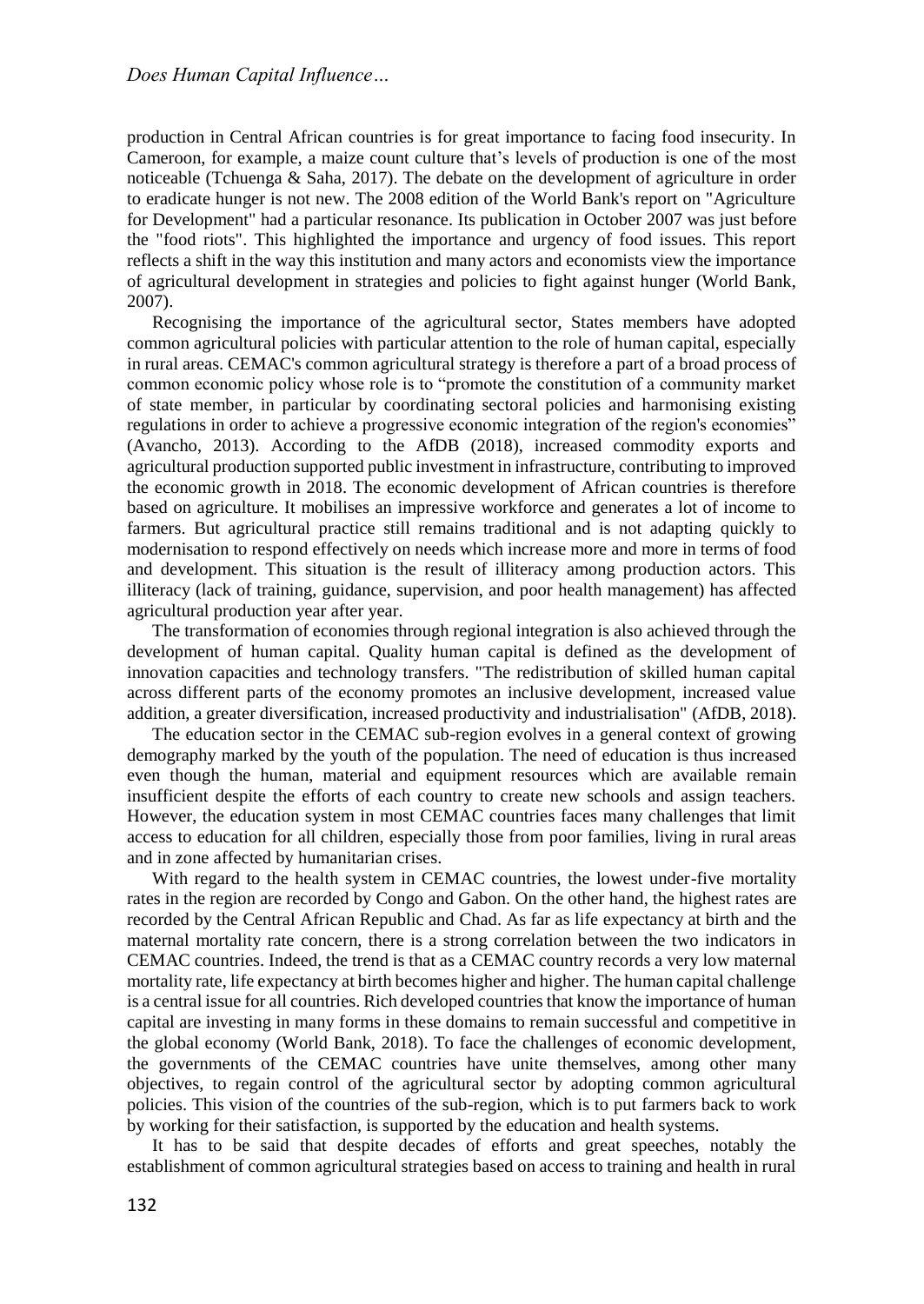areas, new techniques, support services, the development of agricultural training infrastructures and the development of agricultural transport, the agricultural production systems of CEMAC still remain traditional with low yields, which explains the constant existence of food insecurity.

This situation of traditional agriculture is not only due to the natural constraints (climate change, poor distribution of rainfall, numerous attacks by crop pests, epizootic diseases, declines in soil fertility, etc.) but also to the technical and socio-economic constraints (essentially extensive production systems, low level of equipment and rational use of agricultural inputs, illiteracy, HIV infection, low human resource capacity, low level of professional structuring of producers, etc.). All of the above raises the question of the relevance and effectiveness of health and education on cereal agricultural production in the CEMAC zone. The objective of this study is to analyse the effect of human capital on agricultural cereal production in the CEMAC zone.

#### **2. Literature Review**

According to the approach of Becker (1962, 1964) and Mincer (1974), education is seen as an investment decision. For them, education is an investment since it will provide wage gains. For Becker, human capital is a set of productive talents and skills of the worker, whether formal (through education or training) or informal (through experience). Education has a positive effect on the individual. It increases the individual's stock of human capital and his or her productive abilities, and consequently his or her income. the contributions of Denison (1962), Becker (1962) and Mincer (1974) mention that expenditure related to education, vocational training and health care contribute to improving the quality of the workforce and increasing its productivity.

Many empirical studies have been focused on the relationship between education, efficiency and productivity in the agricultural sector. A literature review supported by the World Bank has credited the idea that education has a strong effect on the productive efficiency of farmers. In a meta-analysis of developing countries in Asia and Latin America, Lockheed, Jamison & Lau (1980) show that, on average, farmers with four years of primary schooling have 7.4 per cent higher productivity than their counterparts without primary schooling.

The study of Dietrich et al. (2010) reveals that intensification of agricultural land use is a factor in human-induced yield increases. According to this study, human capital development would improve the efficiency of ordinary factor inputs used, leading to a growth in agricultural output per lot of land. Djomo & Sikod (2012), by using the stochastic production function model, measure the effect of human capital on agricultural productivity and farmers' income in Cameroon. An additional year of education and experience significantly increases agricultural productivity.

Khadimallah  $\&$  Akrout (2017), attempt to determine how best way to maximise agriculture's contribution to Africa's overall growth and modernisation. Using a sample of African middle-income countries, they study the effect of industrialisation, human capital, economic openness and institutional quality on the value added created by the agricultural sector. Their study found that there is a positive correlation between human capital and the value added created by the agricultural sector. However, Gurgand (1993) finds that education has no or negative returns in agriculture in Ivory Coast. He also shows that the more we have school-going members in a family, the more we have a lower output. In the same sense of idea, Mirotchie (1994) analysing Ethiopian data and reveals that primary education increases productivity while secondary education has no significant effects.

According to Schultz (1961), the field of investigation in human capital can be reduced to five categories, of which investment in health constitutes the first category that refers in particular to all health services and infrastructures as well as to all expenditures that affect the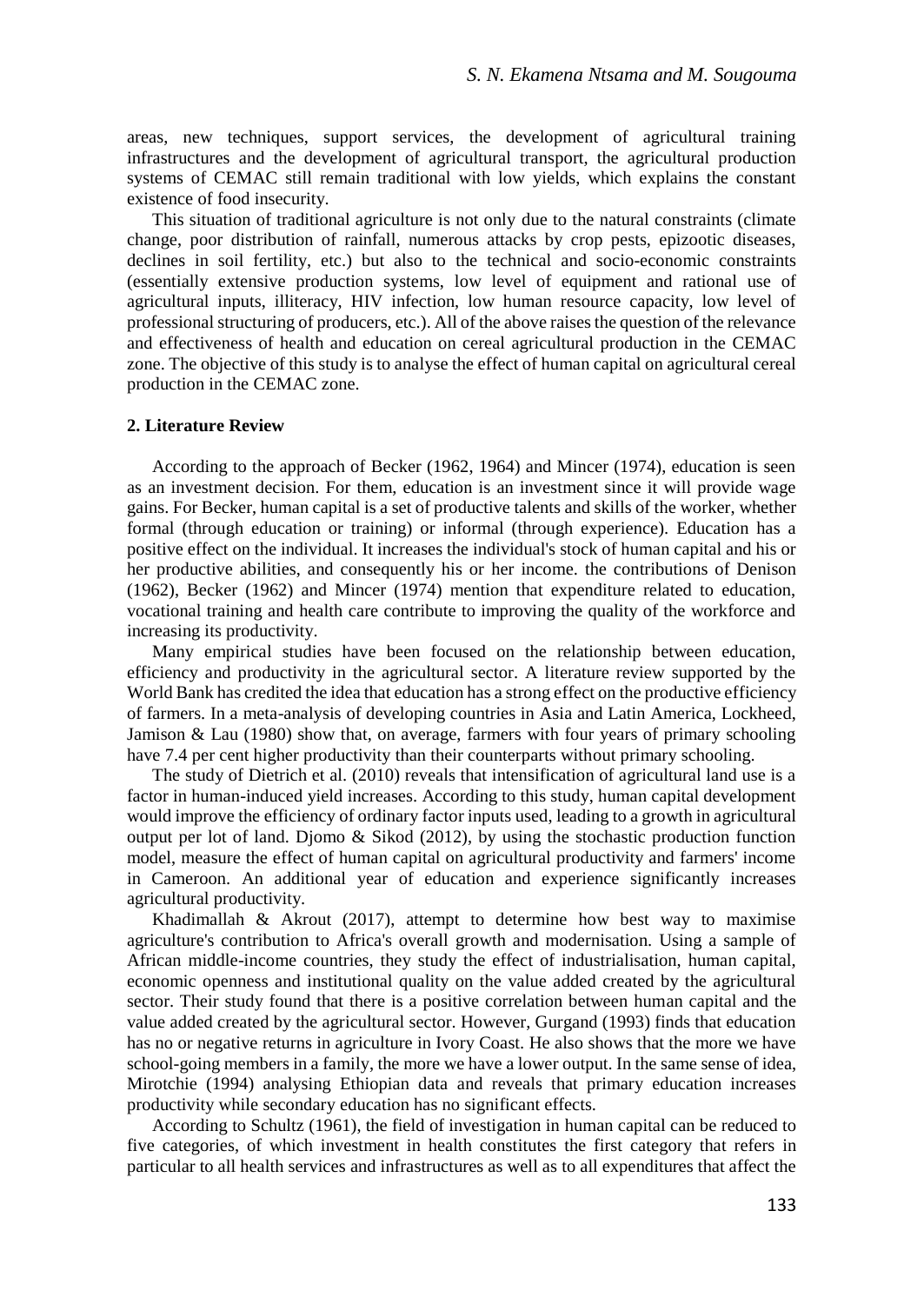life expectancy of an individual. Schultz notes that however, investment in health makes the worker stronger, more enduring, less absent, etc. He gives the example of food: increasing the food of a hungry population increases its productive capacity. He gives the example of food: increasing the diet of a hungry population increases its productive capacity.

This opinion is supported by Ribouh (1978), who confirmed that investment in health is also a form of investment in human capital. Indeed, each individual has an initial stock of health that depreciates with age and is increased by investments that can take different forms, including medical care, hygiene, physical exercise, etc. These investments improve the productivity of workers, but also require costs.

A study lead by Piot, Greener & Russell (2007) investigated the influence of economic developments and the cyclical effect of low human capital growth on the productivity of the African economy. The study found that the health effect was an immediate negative influence on production. Their study showed that multiple health indicators are prevalent among developing countries and that poor health doesn't care about engagement in activities. According to Fan & Saurkar (2006), public spending on health contributes enormously to agricultural growth in all regions. Coelli  $\&$  Rao (2005) in their study found that household health, energy consumption have a significant positive impact on output growth, indicating their ability to achieve total factor productivity similar to technological progress.

#### **3. Methodology**

#### **3.1 The Model**

Various economic models show the relationship between output levels, stocks of capital, labour-time and the total factor productivity. According to Coelli & Rao (2005), growth of TFP measures the contribution of technical advancement, knowledge and the general development of human capital to the economic growth. Therefore, the presence of this factor in an economic equation is to estimate the effectiveness and efficiency of factors of production and the production process respectively. One of the neoclassical growth models according to Romer (1986) is the Solow-Swan growth model.

We use Solow Growth Accounting Model to decompose agricultural output growth into growth due to capital stock, input of labour and total factor productivity. The product function upon which the results and discussion of this study are based is approximated by the generalized Cobb-Douglas form, formally the Cobb-Douglas function is a special case of a translog function (Greene 2008). Growth (output) is a function of standard input-factors K and L.

$$
Y_t = F(K_t, L_t)
$$

Thus the general specification of our model is as follows:

*PRC = f {Education, Health, Population, Land}* (1)

$$
LogPRCit = \beta_0 + \beta_1 logTIEPit + \beta_2 logDPSit + \beta_3 logPRUit + \beta_4 logPOTit + \beta_5 logEDAit + \beta_6 logTARit + \varepsilon_i
$$
\n(2)

With, (PRC) Cereal Production, (DPS) Public Health Expenditure, (TIEP) Total Primary School Enrolment, (PRU) Rural Population, (POT) Total Population, (EDA) Employment in Agriculture, (TAR): Arable Land  $\varepsilon_i$  is the error term and  $\beta_i$  is the vector of associated parameters.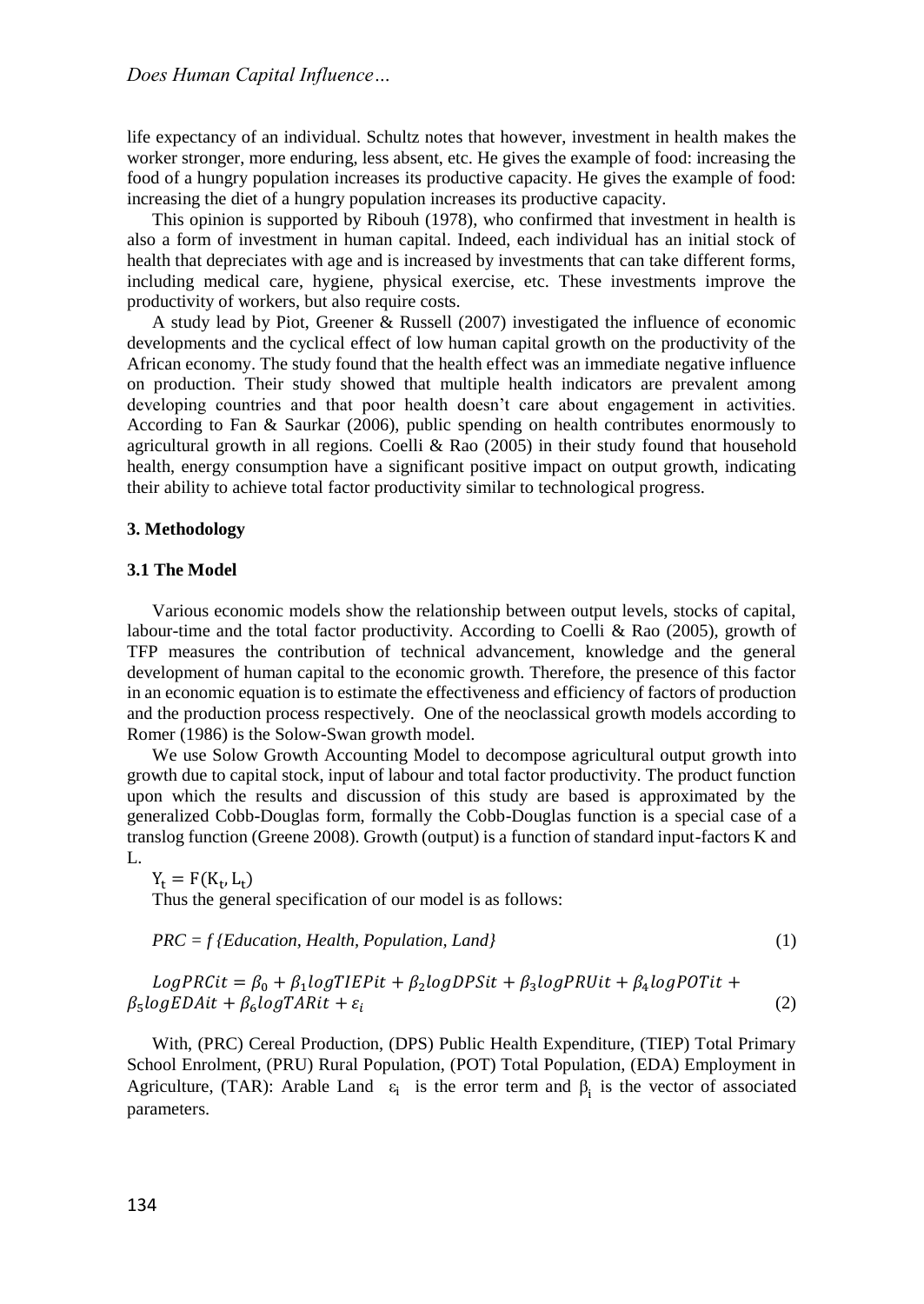#### **2.1.1 Choice of Variables and Data Source**

The dependent variable is the total cereal production in volume of the agricultural sector.

In this study we split human capital into education and health, which in turn will be measured respectively by total primary school enrolment and public expenditure on health:

- *Total Primary School Enrolment*: is the total number of children enrolled in primary education. It is an adjusted net primary enrolment rate. Indeed, education is an important element in improving the productivity of the labour factor. It will be taken into account here by the share of the population with primary education.

- *Public Health Expenditure*: is the total expenditure by governments to improve the health system of a nation.

- *Rural population* (PRU): refers to people living in rural areas. It is calculated as the difference between the total population and the urban population.

- *Total population* (TP): This is the whole population of a country.

- *Employment in Agriculture* (EIA): refers to labour in the agricultural sector. For simplification purposes, we will consider the rural working population as the labour force in the agricultural sector. It is given in millions of workers.

- *Arable Land* (TAR): Arable land is defined as land that can be ploughed or cultivated.

The data used come from a set of World Bank publications (WDI, 2018) and cover the period 2001-2017.

#### **2.1.2 The Tests**

#### **2.1.2.1 Test of the Stationarity of the Study Variables**

We use the Augmented Dickey-Fuller (ADF) test. This test consists of testing the null hypothesis "we are in the presence of a unit root or non-stationarity" against the alternative hypothesis "we are in the presence of a stationary process".

Examining the stationarity of the different variables in the models by means of the ADF test, the results which are given in Table 1, give us a clearer picture of the behaviour of the variables.

The values in Table 1 represent the augmented Dickey-Fuller statistics. I (0) represents the order of integration of the test in level, I (1) represents the order of integration of the test in difference 01, I (2) represents the order of integration of the test in difference 02. Thus, variables such as cereal production, total population, rural population, public health expenditure, arable land and employment in agriculture are integrated in (in term of) level so they are stationary, which indicates that the means and covariances of these variables are not depend on time. Only the total primary school enrolment variable is stationary at the order of integration of the difference 2 test, which means that this variable is time depend as it is stationary after moving to a second differentiation.

| <b>Variables</b>                      | <b>Statistics (Prob)</b> | <b>Order Of Integration</b> |
|---------------------------------------|--------------------------|-----------------------------|
| Cereal Production                     | $-8,6040***$ (0,0000)    | I(0)                        |
| <b>Rural Population</b>               | $-16,6148***$ (0,0000)   | I(0)                        |
| <b>Total Population</b>               | $-17,0816***$ (0,0000)   | I(0)                        |
| Public Health Expenditure             | $-2,1143**$ (0,0172)     | I(0)                        |
| <b>Total Primary School Enrolment</b> | $-1,8413**$ (0,0327)     | I(2)                        |
| Arable Land                           | $-2,1606**$ (0,0154)     | I(0)                        |
| <b>Employment in Agriculture</b>      | $-1,7243$ ** $(0,0423)$  | I(0)                        |

**Table 1. Results of the Stationarity of Variables**

**Source:** WDI (2018), Authors.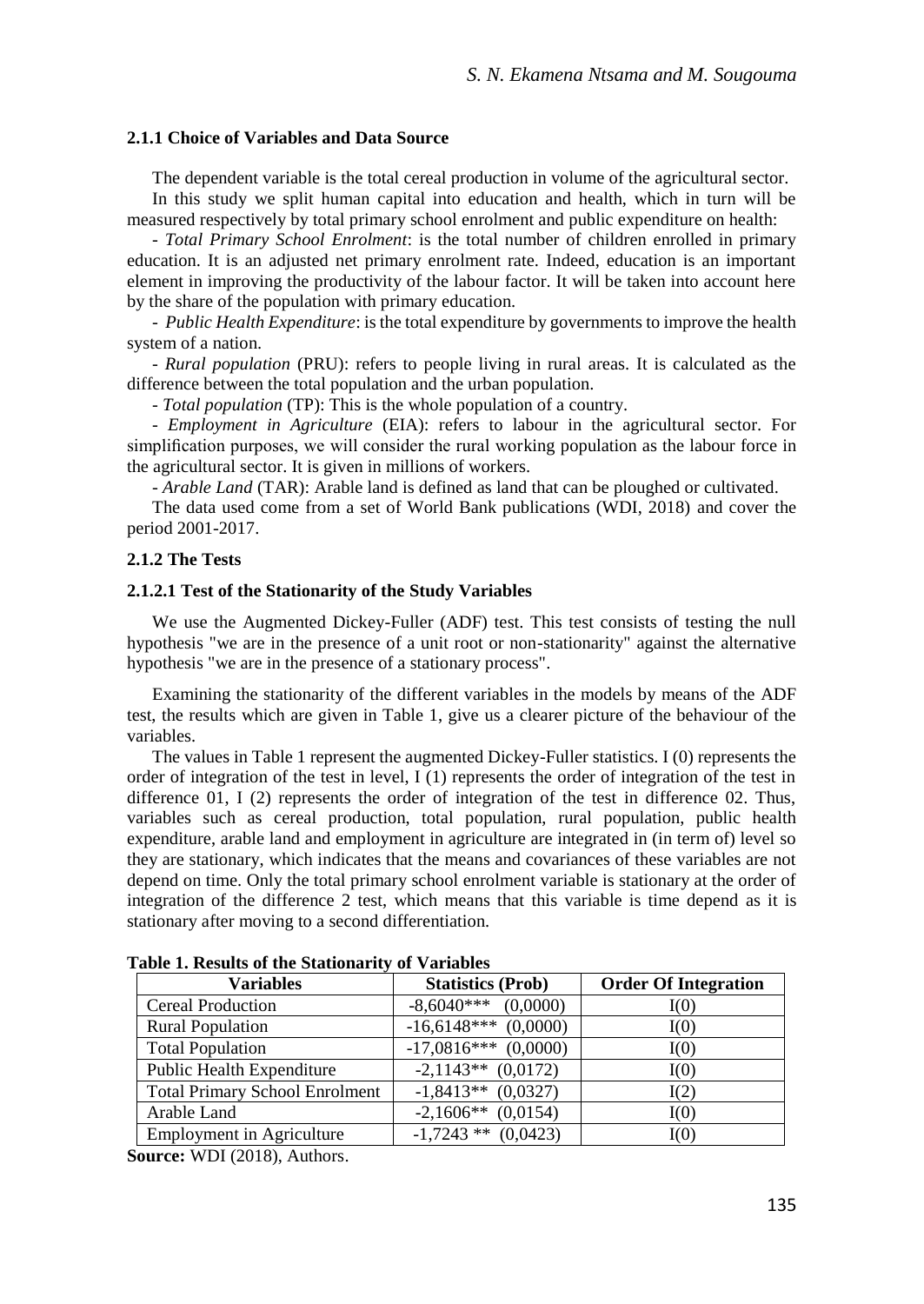## **2.1.2.2 Correlation Test**

The correlation test is used to analyse the dependence between two variables. Table 2 presents the result of the correlation test of the variables used in the model. We find that the variable to be explained, which is cereal production, is positively correlated with the explanatory variables, which are rural population, total primary school enrolment, public health expenditure, employment in agriculture and arable land. This explains why a change in the variables rural population, total population, total primary school enrolment, employment in agriculture and arable land will lead to a change in the same way in cereal production. But the cereal production variable is negatively correlated with the total population variable because the coefficient assigned to this variable is negative, which means that a variation in the total population will lead to a variation in cereal production in the opposite direction.

**Table 2. Results of the Correlation Matrix of the Explanatory Variables of the Model**

|           | LogPRC    | LogTIEP   | logDPS    | $log$ POT | LogPRU | logEDA    | logTAR |
|-----------|-----------|-----------|-----------|-----------|--------|-----------|--------|
| logPRC    | 1.0000    |           |           |           |        |           |        |
| logTIEP   | 0.4909    | 1.0000    |           |           |        |           |        |
| logDPS    | 0.9094    | 0.6292    | 1.0000    |           |        |           |        |
| $log$ POT | $-0.4317$ | $-0,2286$ | $-0.4475$ | 1.0000    |        |           |        |
| logPRU    | 0,9658    | 0.4719    | 0,8872    | $-0,2398$ | 1.0000 |           |        |
| logEDA    | 0.6940    | 0.3575    | 0.7754    | $-0.8104$ | 0.5407 | 1.0000    |        |
| logTAR    | 0.2682    | 0.2960    | 0.2846    | $-0,5014$ | 0.3978 | $-0.1173$ | 1.0000 |

**Source:** WDI (2018), Authors.

## **2.1.2.3 Hausman Test**

The Hausman (1978) specification test is a general test that can be applied to many specification problems in econometrics. But its most widespread application is in specification tests of individual effects in panels. It is used to discriminate between fixed and random effects. This test thus allows us to choose between the fixed effects model and the random effects model.

| <b>Variables</b>                 | <b>Coefficients</b> | <b>Difference</b>        |             |
|----------------------------------|---------------------|--------------------------|-------------|
|                                  | Fixed effects (b)   | <b>Random effect</b> (B) | $(b - B)$   |
| <b>Total Primary School</b>      | 0,6721916           | 0,1805544                | 0,4916373   |
| Enrolment                        |                     |                          |             |
| <b>Public Health Expenditure</b> | 0,0482807           | $-0,2343446$             | 0,2826235   |
| <b>Rural Population</b>          | 0.1902107           | 1.351627                 | $-1,161417$ |
| <b>Total Population</b>          | 0.6402174           | $-0.3696865$             | 1.009904    |
| <b>Employment in Agriculture</b> | 0,235725            | 1,53083                  | $-1,294358$ |
| Arable Land                      | $-0,008032$         | $-0,1461079$             | 0,138076    |

**Table 3. Hausman Test Results**

**Source:** WDI (2018), Authors.

Table 3 shows the result of the Hausman test. Our results show that the probability of the Hausman specification test is below the 1% threshold ( $p = 0.0000 < 0.001$ ). Given that, according to the Hausman test, when the probability is lower than the threshold, the fixed effects model is preferred, we can say that the fixed effects model following the ordinary least squares method (OLS) is adapted to our study data.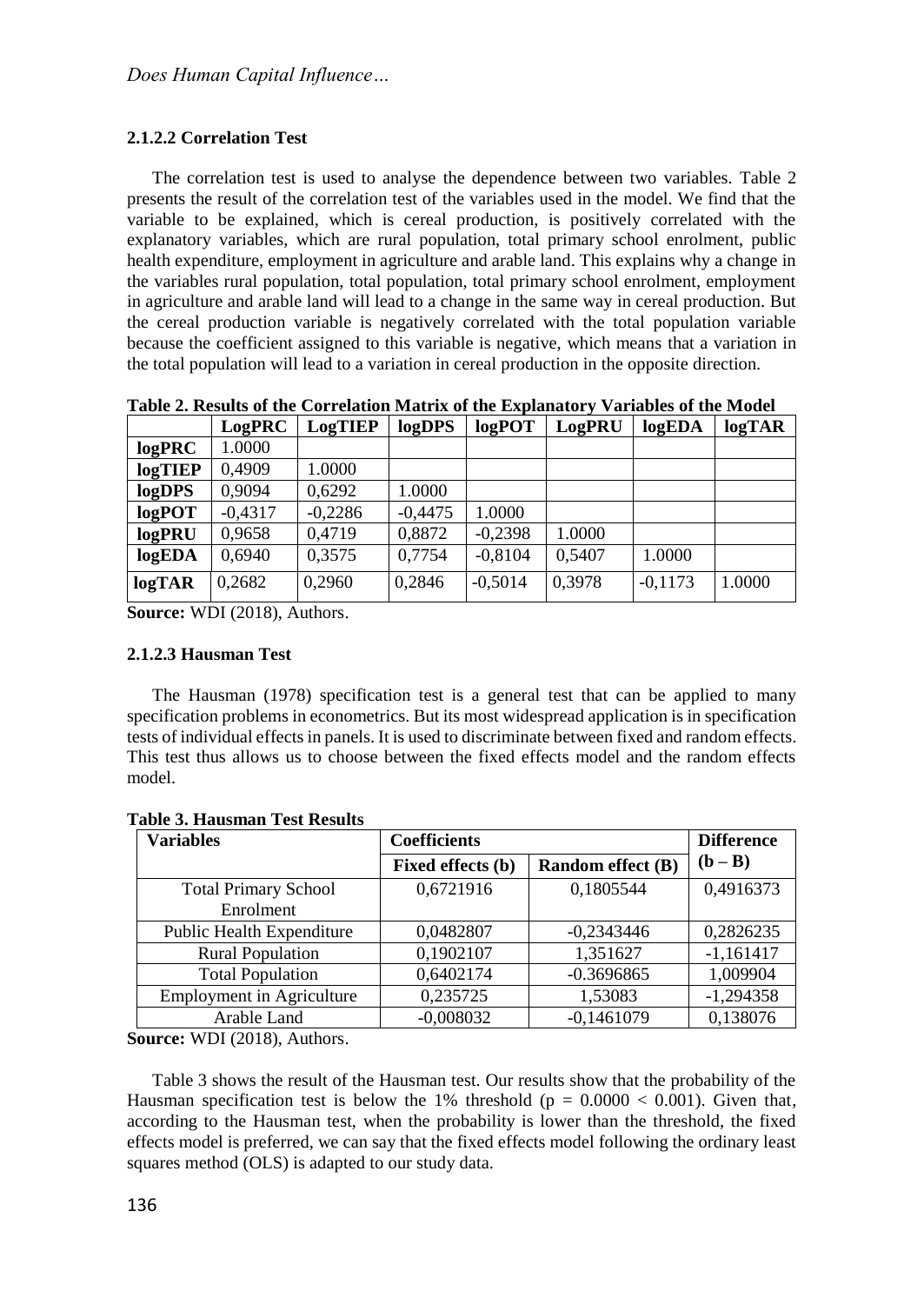#### **2.2 The Estimation Method**

Regarding the estimation method, inspired by the work of Tchouassi (2018) and based on the Hausman test, we will use the ordinary least squares (OLS) fixed effects model. The fixed effect method provides a solution to the problem of the omission of some important variables, which leads to a biased estimate of the effect of other variables. The important role of the fixed effect lies in the ability to attract and control all unobserved and time-stable characteristics in the modeling without having to measure them. This eliminates much of the bias in the estimation. This is a within subject estimation method. It does not estimate coefficients for variables that do not vary within subject (i.e. variables that do not change over time), such as gender or place of birth. All these variables are controlled by the fixed effects regression even though they are not measured. The use of the non-linear fixed effects model of panel data is problematic in practice because of the problem of incidental parameters and the difficulty of estimating the model with probably a large number of parameters, even with the use of recent technology (Greene, 2008).



**Source:** WDI (2018), Authors

## **Figure 1. Evolution of Cereal Production in the CEMAC Zone**

#### **3. The Results**

## **3.1 Cereal Production Trends in the CEMAC Zone**

Figure 1 shows the evolution of cereal production in each CEMAC country. We see that cereal production varies from one country to another. Cereal production is very high and increasing but not significantly from 2005 to 2015 in Cameroon, and it is also high and fluctuating from 2000 to 2015 in Chad, which can be explained by the fact that more than half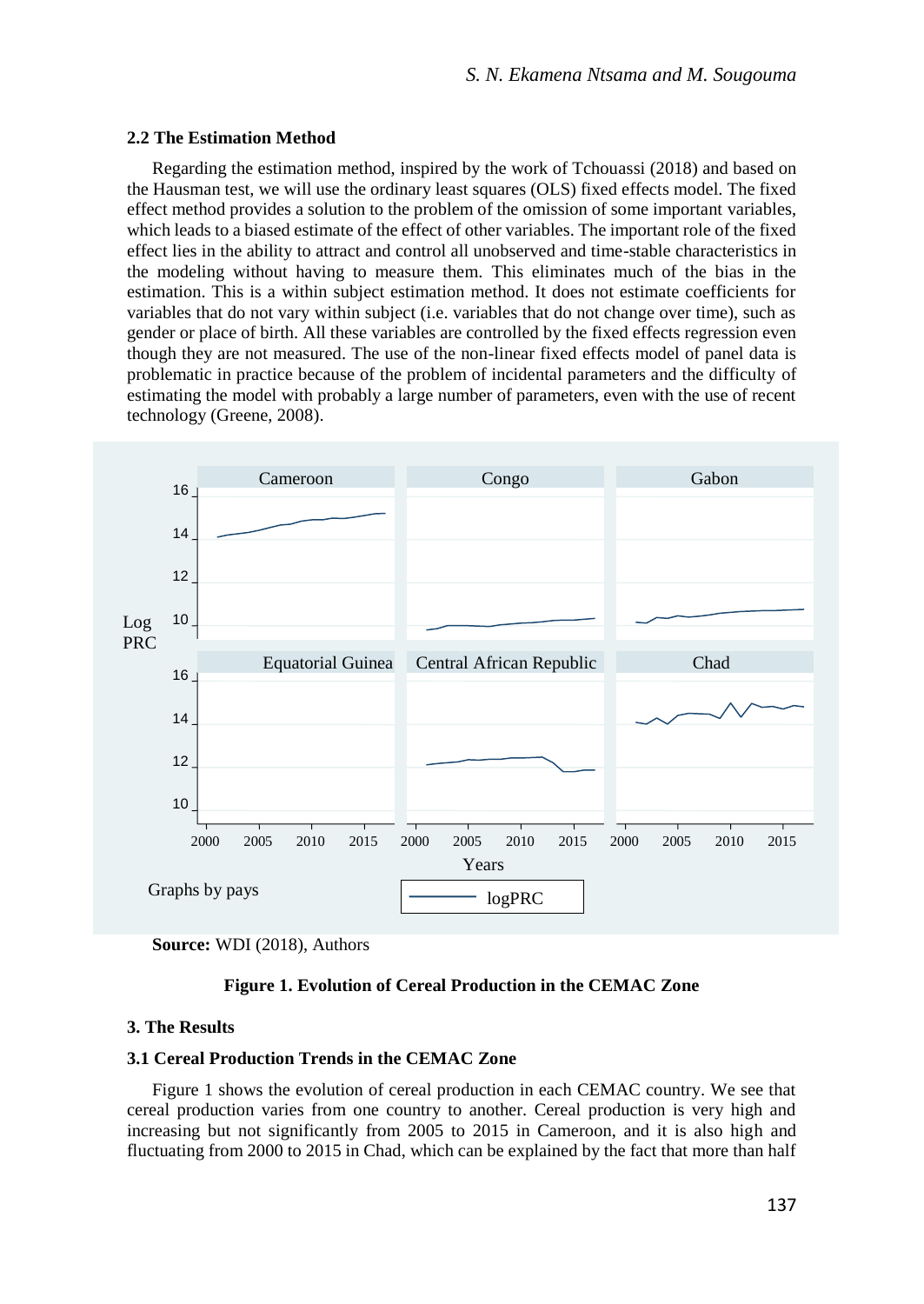of the populations in these countries live in rural areas and they are mainly engaged in agriculture. The results for Chad and Cameroon corroborate with those of Tchuenga & Saha (2017) who studied cereals, particularly maize, in 2017. However, for these authors, cereal production in Cameroon was 27% lower than in Chad. This situation was caused by climatic variability and biological threats.

Cereal production is insufficient and stagnant in the Central African Republic and very low and stagnant in Congo, which could be explained by the repeated political instabilities in CAR and oil exploitation in Congo. It is low and stagnant in Gabon and even negative in Equatorial Guinea during the period 2000-2015. This could be explained by the fact that both countries are highly urbanised. We can therefore say that the efforts made by Chad and Cameroon have more or less born fruits, but for the whole region we can say that the result is not satisfactory. More effort is needed to face poverty and food insecurity.

#### **3.2 Estimation Results**

We thus obtain an adjusted coefficient of determination of the order of 0.5892. This means that 58.92% of cereal production is explained by the exogenous variables of the model. The results also show that the model is globally significant with regard to the Fisher statistic.

Total enrolment in primary school appears with the expected sign. This variable is also significant at the 1% level. An increase of one unit in total primary school enrolment leads to an increase of 0.6721 units in Cereal Production (CRP). Our analyses show that primary school enrolment has a significant and positive influence on cereal production in the CEMAC zone. This can be explained by the fact that the more knowledges producers acquire, the better they will be able to master seed techniques, particularly the use of chemicals and agricultural machinery, which will lead to better crop yields. These results corroborate with those of Lockheed et al (1980), who conducted a meta-analysis of developing countries in Asia and Latin America and showed that, on average, farmers who had attended four years of primary school had 7.4 per cent higher productivity than their counterparts who had not attended primary school.

| Explanatory variables                 | Coefficients   | Standard deviation |
|---------------------------------------|----------------|--------------------|
| Constant                              | 6,813026***    | 1.040682           |
| <b>Total Primary School Enrolment</b> | $0,6721916***$ | 0,115352           |
| <b>Public Health Expenditure</b>      | 0,0482807      | (0,0366152)        |
| <b>Total Population</b>               | 0,6402174*     | 0,3275591          |
| <b>Rural Population</b>               | 0,1902107*     | 0,1017131          |
| <b>Employment</b> in Agriculture      | 0,235725*      | 0,1362463          |
| Arable Land                           | $-0,008032***$ | 0,0622742          |
| $\mathbb{R}^2$                        | 0,6577         |                    |
| Adjusted $\mathbb{R}^2$               | 0,5892         |                    |
| F-statistic                           | 56,93          |                    |
| Prob (F-statistic)                    | 0.0000         |                    |

**Table 4. Estimation Results Obtained by the Fixed Effects Method**

**Source:** WDI (2018), Authors.

**Note:** \*\*\* represents significance at the 1% threshold, \*\* represents significance at the 5% threshold, \* represents significance at the 10% threshold.

Public expenditure on health appears with the economically expected sign. However, an increase of one unit in public health expenditure leads, to an increase of 0.0482 units in cereal production. Our analysis shows that good health has a positive and significant effect on cereal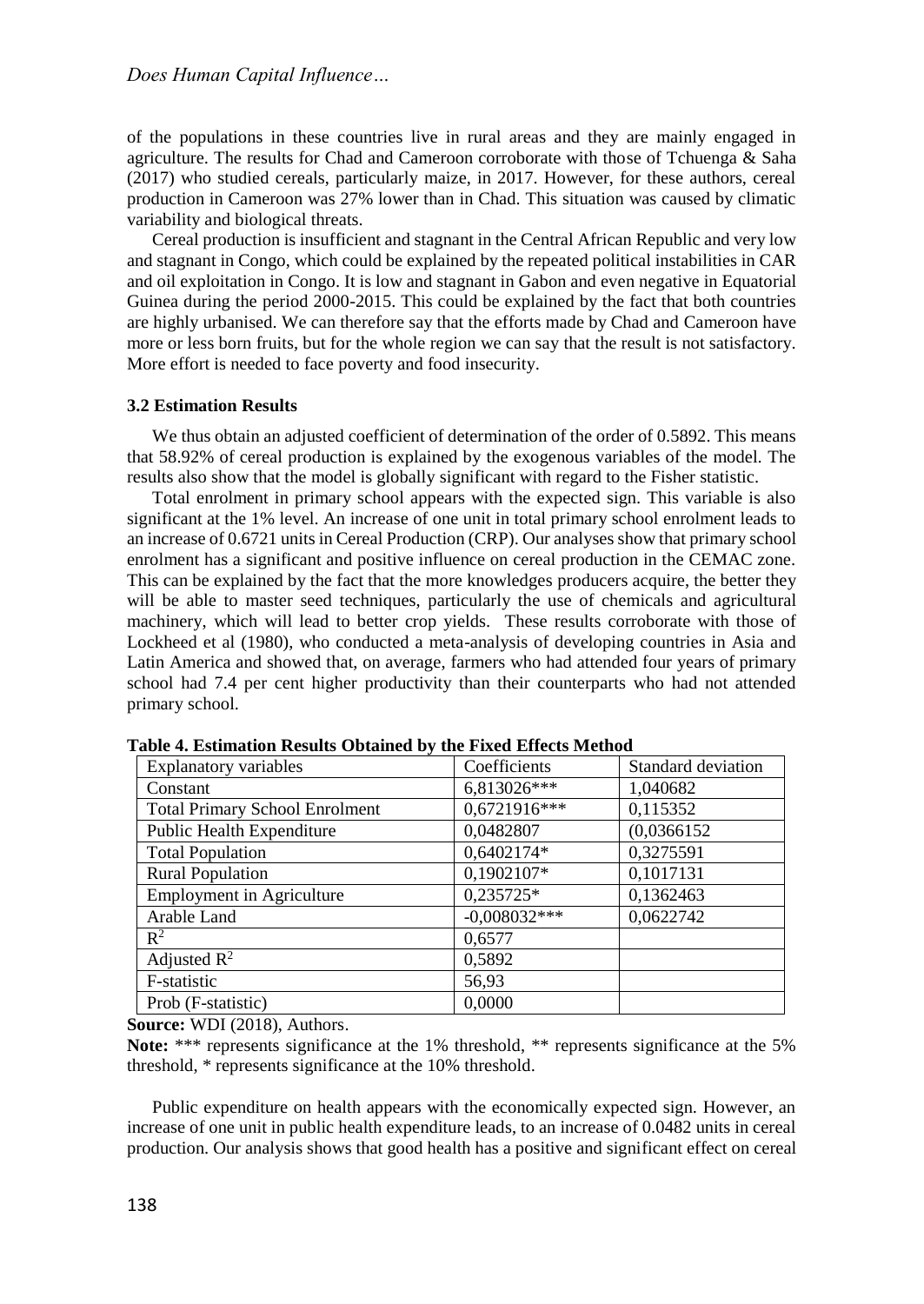production in the CEMAC zone. This could be explained by the fact that the CEMAC states have become aware of and invested in the health sector to boost agricultural production, as most countries in the CEMAC zone have agriculture as their main source of income. Farm production is therefore linked to health status in the sense that poor health can affect production if family compensation is inadequate. These results corroborate those of Audibert & Etard (1999), who evaluated the economic benefits of investment in health in Mali.

The coefficient associated with the rural population variable has a positive sign and economically this variable is significant at the 10% threshold. Thus, an increase of one unit in the rural population leads to an increase of 0.1902 units in cereal production. The rural population is a determining factor in production; that is why the states discourage the rural exodus through awareness-raising. As for the total population, an increase of one unit leads to an increase of 0.6402 units in cereal production. This may be due to the fact that the whole population of CEMAC as a whole has become well aware of the importance of agriculture while following the agricultural economic policies adopted by governments.

The variable employment in agriculture has the economically expected sign. Thus an increase of one unit in employment in agriculture leads to an increase of 0.2357 units in cereal production. This could be due to the fact that producers have become aware of the economic importance of agriculture and continue to train in the techniques.

#### **5. Conclusion and Recommendations**

In this study, we aimed to evaluate the influence of human capital on agricultural cereal production in the CEMAC zone. Our work shows that human capital has a positive influence on agricultural cereal production according to the fixed-effects method, which is the method chosen according to the Hausman specification test. Thus, an increase of one unit in the level of education leads, all other things being equal, to an increase of 0.6721 in cereal agricultural production, which is captured here by cereal production. An increase of one unit in public spending on health, which measures health here, leads, all other things being equal, to an increase of 0.0482 in cereal production, the variable used to measure cereal agricultural production in CEMAC. We can say from this study that the common agricultural strategy of the countries of the CEMAC zone would be incomplete if it did not study the role of human capital, which deserves an important place in relation to other basic resources.

In view of the role that human capital plays in the agricultural production process, we propose the following economic policy recommendations to CEMAC member countries: lead heavy emphasise to the importance of education in rural areas, not only by building schools but also by making farmers aware of the importance of schooling; provide well-trained teachers and health workers in rural areas; increase the number of health facilities, especially in rural areas; improve access to health care, especially the availability of medicines; set up a monitoring and evaluation programme that will inspect teachers and health care staff assigned to rural areas; train and supervise producers on appropriate seed techniques; set up an observatory to monitor and evaluate training and supervision of farmers. This observatory will be competent to decide on the allocation of the budget allocated to agricultural training and supervision.

#### **References**

- Achancho, V. (2013). Revue et analyse des stratégies nationales d'investissements et des politiques agricoles en Afrique du Centre: Cas du Cameroun. In A. Elbehri (ed.). *Reconstruire le potentiel alimentaire de l'Afrique de l'Ouest* (pp 125-159). FAO/FIDA.
- African Development Bank (2018). Macroeconomic developments and poverty, inequality, and employment, Managing forestry's potential. <https://www.afdb.org/fileadmin/uploads/>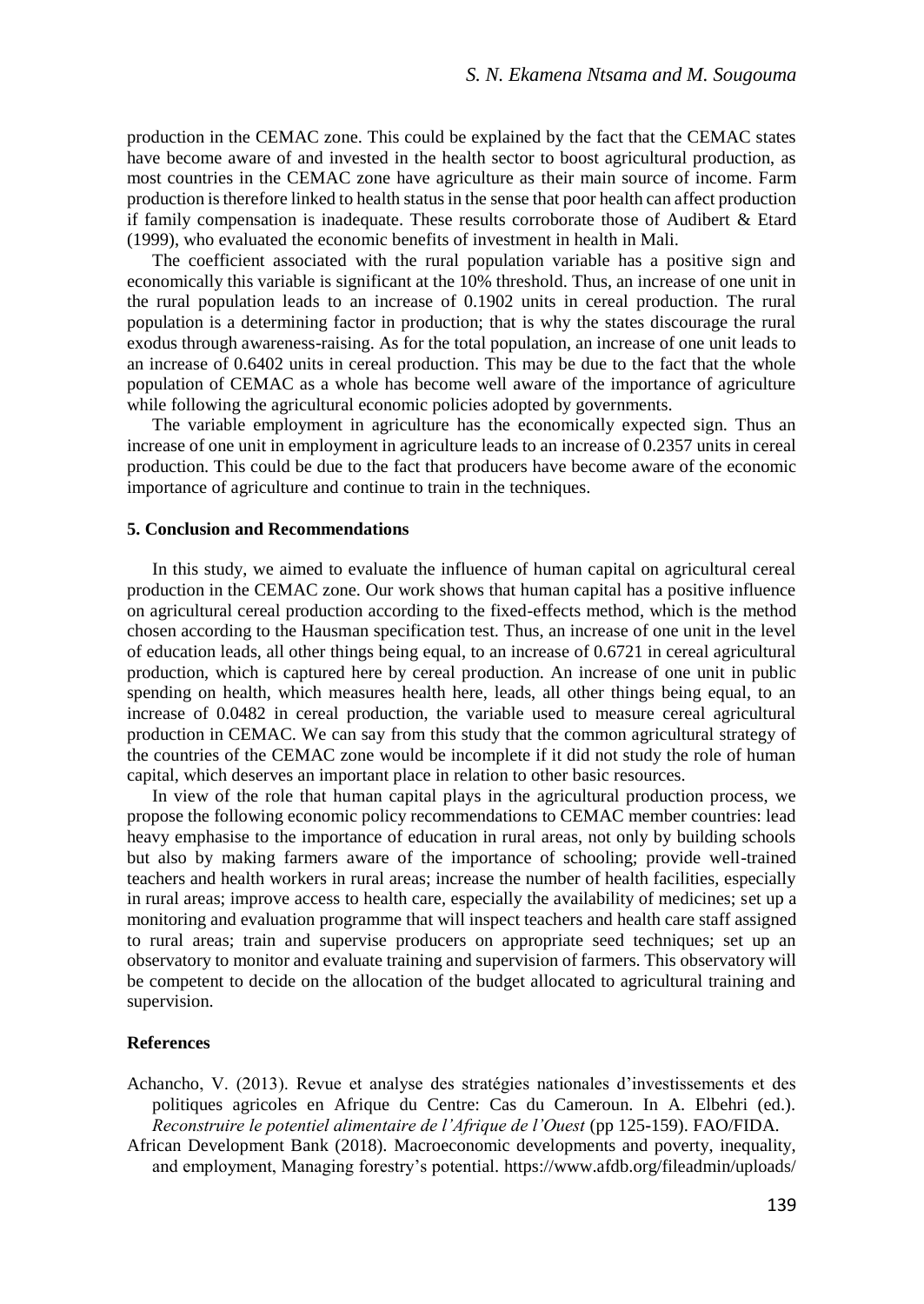afdb/Documents/Publications/2018AEO/African-Economic-Outlook-2018-Central-Africa.pdf

- Audibert, M. & Etard, J. F. (2003). Productive Benefits after Investment in Health in Mali. *Economic Development and Cultural Change, 51*(3), 769-782.
- Becker, G. S. (1962). Investment in Human Capital, a Theoretical Analysis. *Journal of Political Economy*, *70*(5), 9-49.
- Becker, G. S. (1964). *Human Capital, a Theoretical and Empirical Analysis, with Special Reference to Education*. Columbia, University Press.
- Coelli, T. J. & Rao, D. S. P. (2005). Total factor productivity growth in agriculture: a malmquist index analysis of 93 countries, 1980-2000. *Agricultural Economics, 32*(1), 115– 134.
- Denison, F. E. (1962). Education, Economic Growth, and Gaps in information. *Journal of Political Economy, 70*, 124-124.
- Dietrich, J. P., Schmitz C., Müller C., Fader M., Lotze-Campen M., Popp A. (2010, June) Measuring agricultural land-use intensity. *Paper presented at HAWEPA 2010 workshop*. Halle.
- Djomo, J. M. N. & Sikod, F. (2012). The Effect of human capital on agricultural productivity and Farmer's Income of fin Cameroon. *International Business Research, 5*(4), 149-160.
- Fan, S. & Saurkar, A. (2006). Public Spending in Developing Countries: Trends, Determination and Impact (mimeo), FAO (Food and Agriculture Organisation of the United Nations). http://faostat. fao. org/default. aspx.
- Greene, W. H. (2008). *Econometric analysis*. New Jersey, Prentice Hall.
- Gurgand, M. (1993). Les effets de l'Education sur la production agricole. Application à la Côte d'Ivoire. *Revue d'Economie du Développement, 4*, 37-54.
- Hausman, J. (1978). Specification Tests in Econometrics. *Econometrica, 46*, 1251-1271.
- International Monetary Fund (2021). *IMF Executive Board Concludes Annual Discussions on CEMAC Common Policies, and Common Policies in Support of Member Countries Reform Programs*, Press Release PR21/11. https://www.imf.org/en/Countries/CAF
- Khadimallah A. & Akrout Z. (2017). Le capital humain et le renforcement de la productivité de l'agriculture en Afrique ». *International Journal of Innovation and Applied Studies, 20*(1), 234-250. Retrieved from http://www.ijias.issr-journals.org/
- Lockheed, M. E., Jamison, T., & Lau, L. J. (1980). Farmer Education and Farm Efficiency: A Survey", *Economic Development and Cultural Change, 29*(1), 37-76. doi: 10.1086/451231
- Mincer, J. (1974). *Schooling, Experience and Earnings*. New York, Columbia University Press.
- Mirotchie, M. (1994). Technical efficiency of Ethiopian agriculture. In B. Abegaz (Ed.), *Essays on Ethiopian economic development* (pp. 87-158). Aldershot, UK: Avebury.
- Piot, P., Greener, R. & Russell, S. (2007). Squaring the circle: AIDS, poverty, and human development. *PLoS medicine, 4*(10), 1571-1575. https://doi.org/10.1371/journal.pmed.0040314.
- Romer, P. (1986), Increasing Returns and Long-Run Growth. *Journal of Political Economy, 94*(5), 1002-1037.
- Schultz, T. W. (1961). Investment in Human Capital. *American Economic Review, 51*, 1-17.
- Tchouassi, G. 2018. Capital humain et développement agricole dans les pays de la Communauté Economique et Monétaire de l'Afrique Centrale. *Les cahiers du cedimes*, *12*(4), 193-214.
- Tchuenga, S. T. G. & Saha, F. (2017). Le maïs : une céréale à multiples usages au Cameroun sous la menace des contraintes climatiques et de ravageurs. *Afrique SCIENCE*, *13*(6), 177 – 188.